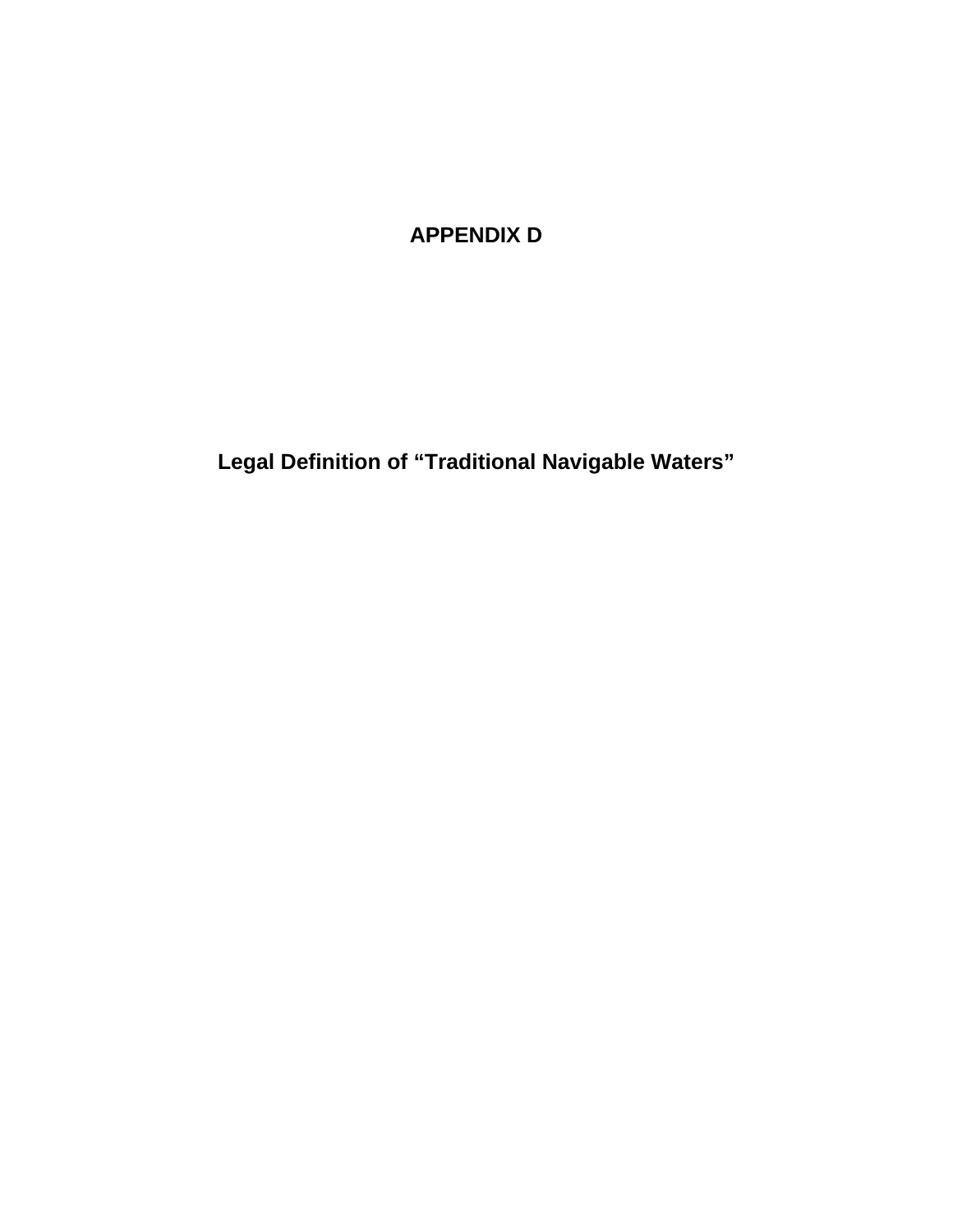## **Waters that Qualify as Waters of the United States Under Section (a)(1) of the Agencies' Regulations**

The Environmental Protection Agency (EPA) and United States Army Corps of Engineers (Corps) "Clean Water Act Jurisdiction Following the U.S. Supreme Court's Decision in Rapanos v. United States and Carabell v. United States" guidance (Rapanos guidance) affirms that EPA and the Corps will continue to assert jurisdiction over "[a]ll waters which are currently used, or were used in the past, or may be susceptible to use in interstate or foreign commerce, including all waters which are subject to the ebb and flow of the tide." 33 C.F.R. § 328.3(a)(1); 40 C.F.R. § 230.3(s)(1). The guidance also states that, for purposes of the guidance, these "(a)(1) waters" are the "traditional navigable waters." These (a)(1) waters include all of the "navigable waters of the United States," defined in 33 C.F.R. Part 329 and by numerous decisions of the federal courts, plus all other waters that are navigable-in-fact (e.g., the Great Salt Lake, UT and Lake Minnetonka, MN).

EPA and the Corps are providing this guidance on determining whether a water is a "traditional navigable water" for purposes of the Rapanos guidance, the Clean Water Act (CWA), and the agencies' CWA implementing regulations. This guidance is not intended to be used for any other purpose. To determine whether a water body constitutes an (a)(1) water under the regulations, relevant considerations include Corps regulations, prior determinations by the Corps and by the federal courts, and case law. Corps districts and EPA regions should determine whether a particular waterbody is a traditional navigable water based on application of those considerations to the specific facts in each case.

As noted above, the (a)(1) waters include, but are not limited to, the "navigable waters of the United States." A water body qualifies as a "navigable water of the United States" if it meets any of the tests set forth in 33 C.F.R. Part 329 (e.g., the water body is (a) subject to the ebb and flow of the tide, and/or (b) the water body is presently used, or has been used in the past, or may be susceptible for use (with or without reasonable improvements) to transport interstate or foreign commerce). The Corps districts have made determinations in the past regarding whether particular water bodies qualify as "navigable waters of the United States" for purposes of asserting jurisdiction under Sections 9 and 10 of the Rivers and Harbors Act of 1899 (33 USC Sections 401 and 403). Pursuant to 33 C.F.R. § 329.16, the Corps should maintain lists of final determinations of navigability for purposes of Corps jurisdiction under the Rivers and Harbors Act of 1899. While absence from the list should not be taken as an indication that the water is not navigable (329.16(b)), Corps districts and EPA regions should rely on any final Corps determination that a water body is a navigable water of the United States.

If the federal courts have determined that a water body is navigable-in-fact under federal law for any purpose, that water body qualifies as a "traditional navigable water" subject to CWA jurisdiction under 33 C.F.R. § 328.3(a)(1) and 40 C.F.R. § 230.3(s)(1).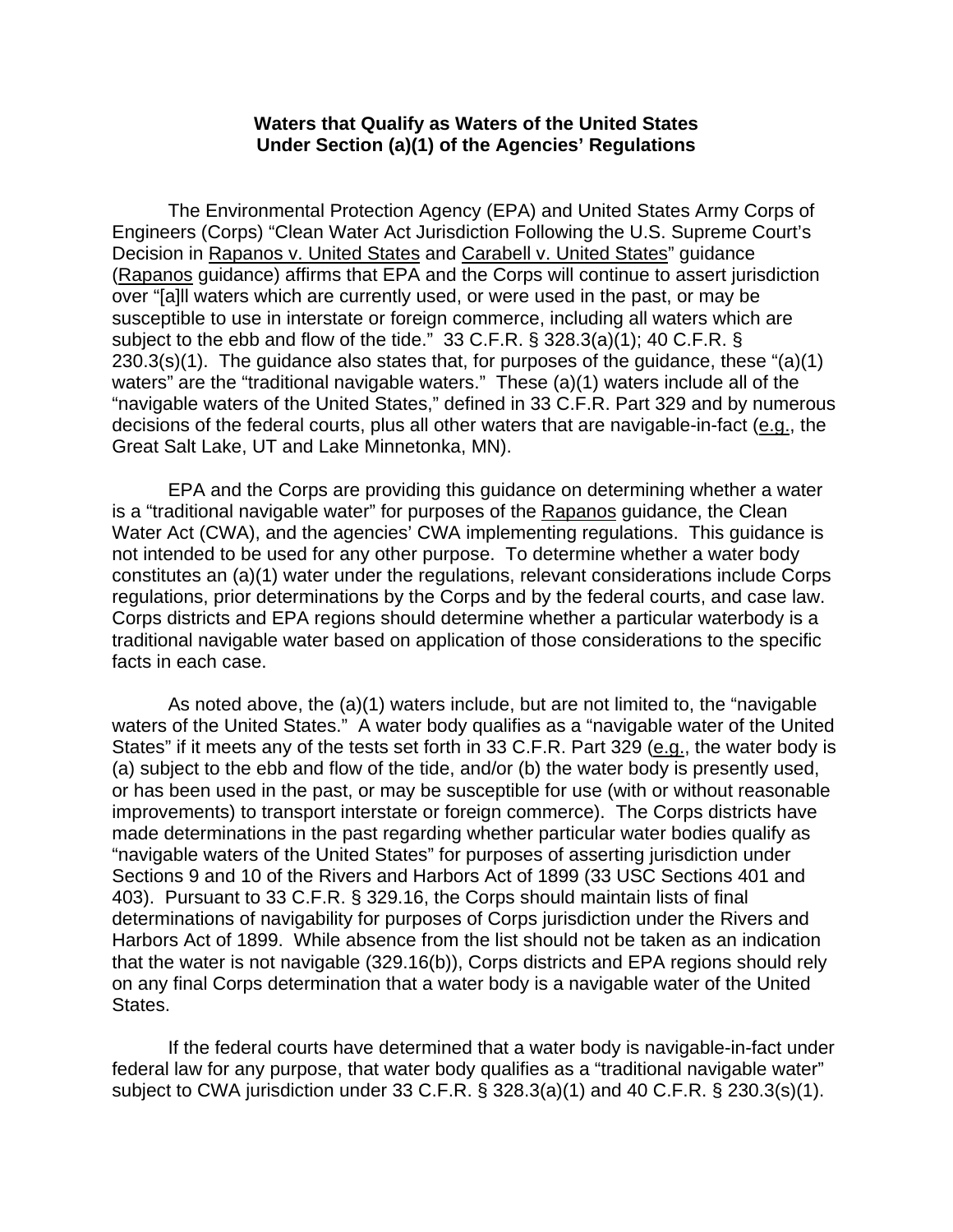Corps districts and EPA regions should be guided by the relevant opinions of the federal courts in determining whether waterbodies are "currently used, or were used in the past, or may be susceptible to use in interstate or foreign commerce" (33 C.F.R. § 328.3(a)(1); 40 C.F.R. § 230.3(s)(1)) or "navigable-in-fact."

This definition of "navigable-in-fact" comes from a long line of cases originating with The Daniel Ball, 77 U.S. 557 (1870). The Supreme Court stated:

Those rivers must be regarded as public navigable rivers in law which are navigable in fact. And they are navigable in fact when they are used, or are susceptible of being used, in their ordinary condition, as highways for commerce, over which trade and travel are or may be conducted in the customary modes of trade and travel on water.

## The Daniel Ball, 77 U.S. at 563.

In The Montello, the Supreme Court clarified that "customary modes of trade and travel on water" encompasses more than just navigation by larger vessels:

The capability of use by the public for purposes of transportation and commerce affords the true criterion of the navigability of a river, rather than the extent and manner of that use. If it be capable in its natural state of being used for purposes of commerce, no matter in what mode the commerce may be conducted, it is navigable in fact, and becomes in law a public river or highway.

The Montello, 87 U.S. 430, 441-42 (1874). In that case, the Court held that early fur trading using canoes sufficiently showed that the Fox River was a navigable water of the United States. The Court was careful to note that the bare fact of a water's capacity for navigation alone is not sufficient; that capacity must be indicative of the water's being "generally and commonly useful to some purpose of trade or agriculture." Id. at 442.

In **Economy Light & Power**, the Supreme Court held that a waterway need not be continuously navigable; it is navigable even if it has "occasional natural obstructions or portages" and even if it is not navigable "at all seasons . . . or at all stages of the water." Economy Light & Power Co. v. U.S., 256 U.S. 113, 122 (1921).

In United States v. Holt State Bank, 270 U.S. 49 (1926), the Supreme Court summarized the law on navigability as of 1926 as follows:

The rule long since approved by this court in applying the Constitution and laws of the United States is that streams or lakes which are navigable in fact must be regarded as navigable in law; that they are navigable in fact when they are used, or are susceptible of being used, in their natural and ordinary condition, as highways for commerce, over which trade and travel are or may be conducted in the customary modes of trade and travel on water; and further that navigability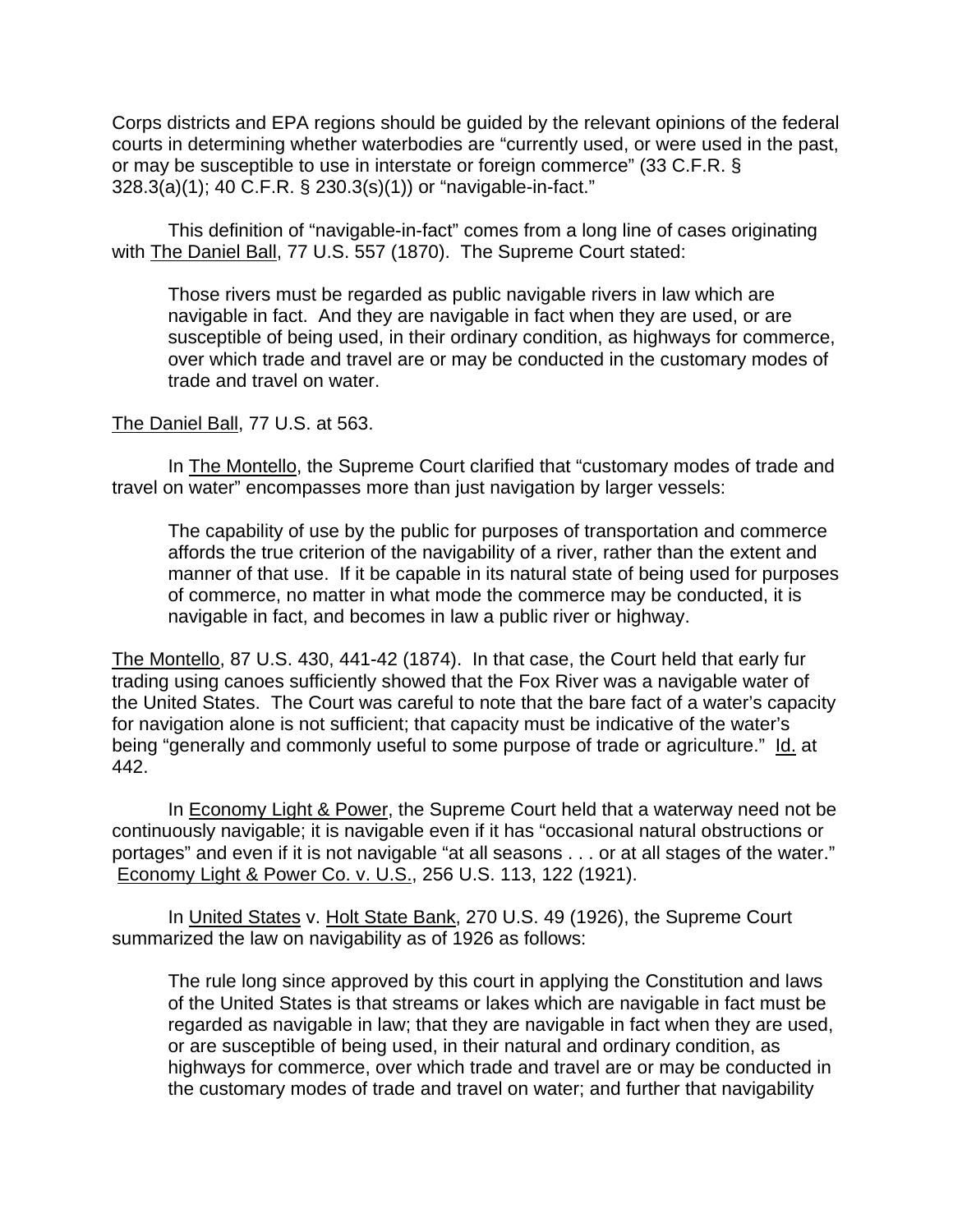does not depend on the particular mode in which such use is or may be had whether by steamboats, sailing vessels or flatboats- nor on an absence of occasional difficulties in navigation, but on the fact, if it be a fact, that the stream in its natural and ordinary condition affords a channel for useful commerce.

## Holt State Bank, 270 U.S. at 56.

In U. S. v. Utah, 283 U.S. 64, (1931) and U.S. v. Appalachian Elec. Power Co, 311 U.S. 377 (1940), the Supreme Court held that so long as a water is susceptible to use as a highway of commerce, it is navigable-in-fact, even if the water has never been used for any commercial purpose. U.S. v. Utah, at 81-83 ("The question of that susceptibility in the ordinary condition of the rivers, rather than of the mere manner or extent of actual use, is the crucial question."); U.S. v. Appalachian Elec. Power Co., 311 U.S. 377, 416 (1940) ("Nor is lack of commercial traffic a bar to a conclusion of navigability where personal or private use by boats demonstrates the availability of the stream for the simpler types of commercial navigation.").

In 1971, in Utah v. United States, 403 U.S. 9 (1971), the Supreme Court held that the Great Salt Lake, an intrastate water body, was navigable under federal law even though it "is not part of a navigable interstate or international commercial highway." Id. at 10. In doing so, the Supreme Court stated that the fact that the Lake was used for hauling of animals by ranchers rather than for the transportation of "water-borne freight" was an "irrelevant detail." Id. at 11. "The lake was used as a highway and that is the gist of the federal test." Ibid.<sup>1</sup>

<sup>1</sup>  $\lambda$ lso of note are two decisions from the courts of appeals. In FPL Energy Marine Hydro, a case involving the Federal Power Act, the D.C. Circuit reiterated the fact that "*actual use* is not necessary for a navigability determination" and repeated earlier Supreme Court holdings that navigability and capacity of a water to carry commerce could be shown through "physical characteristics and experimentation." FPL Energy Marine Hydro LLC v. FERC, 287 F.3d 1151, 1157 (D.C. Cir. 2002). In that case, the D.C. Circuit upheld a FERC navigability determination that was based upon three experimental canoe trips taken specifically to demonstrate the river's navigability. Id. at 1158-59.

The 9th Circuit has also implemented the Supreme Court's holding that a water need only be susceptible to being used for waterborne commerce to be navigable-in-fact. Alaska v. Ahtna, Inc., 891 F.2d 1404 (9th Cir. 1989). In Ahtna, the 9th Circuit held that current use of an Alaskan river for commercial recreational boating is sufficient evidence of the water's capacity to carry waterborne commerce at the time that Alaska became a state. Id. at 1405. It was found to be irrelevant whether or not the river was actually being navigated or being used for commerce at the time, because current navigation showed that the river always had the capacity to support such navigation. Id. at 1404.